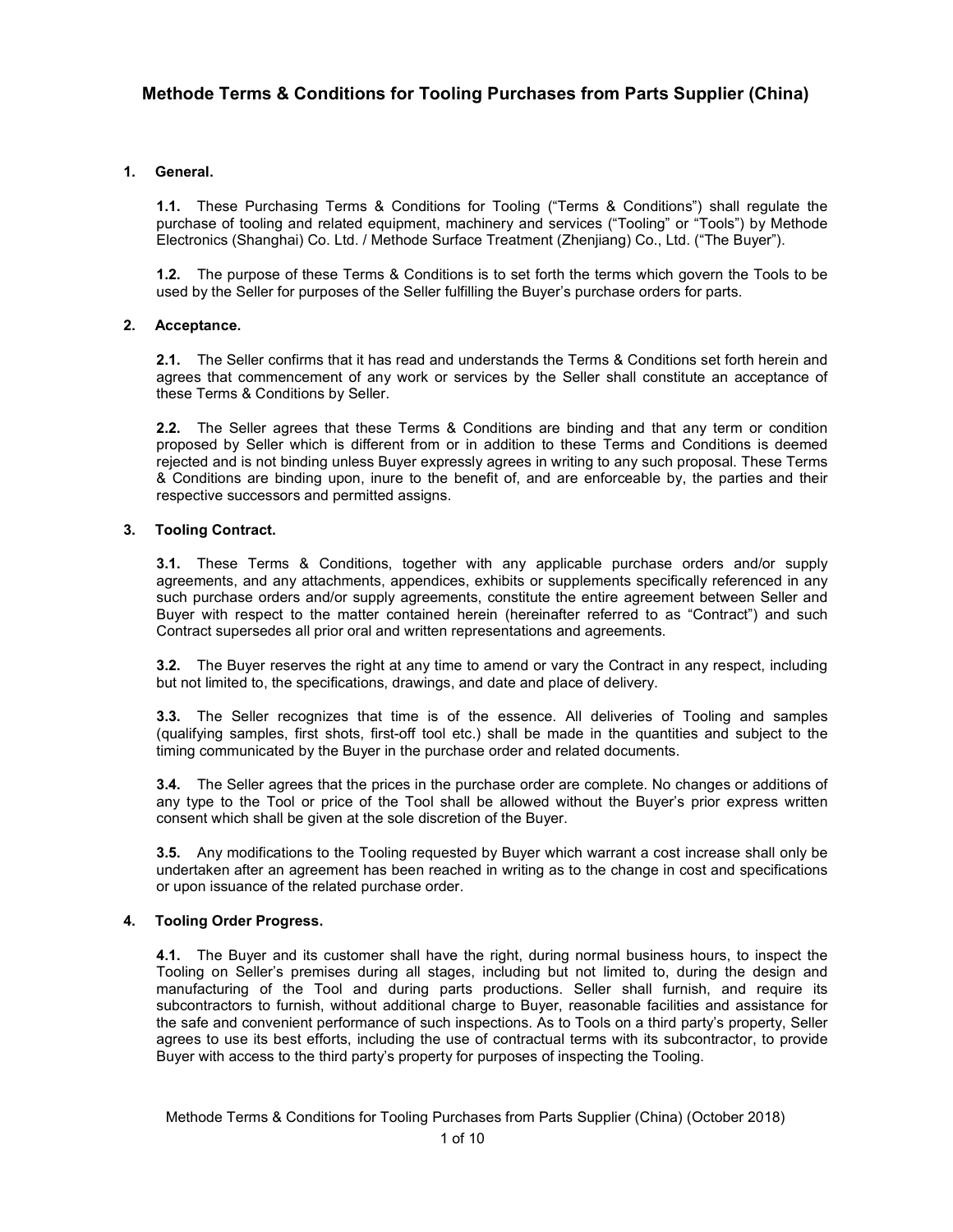**4.2.** Seller must comply with all Buyer's guidelines and quality requirements, including, the applicable Buyer's Methode Supplier Requirements, available on the internet at http://supplier.methode.com.

**4.3.** In the event that the Seller fails to meet the Tooling or sample specifications or delivery dates, Buyer shall have the full discretionary right, notwithstanding any payment made or any prior inspection or test, to reject the Tooling or samples or require correction by the Seller at the Seller's expense.

### **5. Subcontracting/Assignment.**

**5.1.** Seller shall not assign or delegate any of its rights or obligations under this Contract or subcontract any of its performance of this Contract without Buyer's prior written consent. No assignment, delegation or subcontract by Seller, with or without Buyer's consent, shall relieve Seller of any of its obligations under this Contract or prejudice any of Buyer's rights against Seller whether arising before or after the date of any assignment, delegation or subcontract.

### **6. Force Majeure.**

**6.1.** Neither Buyer nor Seller will be liable for any delay or failure to perform its obligations hereunder if, and to the extent that such delay or failure to perform is caused by an event or occurrence which is unforeseeable on execution of the Contract, unavoidable, and beyond the reasonable control of the party and without its fault or negligence, including, but not limited to, acts of God, actions by any governmental authority (whether valid or invalid), fires, floods, windstorms, riots, explosions, natural disasters, wars, sabotage, labor problems such as lockouts, strikes and slowdowns, inability to obtain power, material, labor, equipment or transportation, or court injunction or order; provided that written notice of such delay (including the anticipated duration of the delay) shall be given by the affected party to the other party within ten (10) calendar days from the occurrence of this event.

**6.2.** During the period of such delay or failure to perform by Seller, Buyer may, at its option, procure the Tools from other sources and reduce its order by such quantities, without liability to Seller, or have Seller provide the Tools from other sources at a price agreed upon by the parties.

**6.3.** Buyer may terminate all or any part of this Contract without liability upon written notice to Seller if such delay or failure to perform by Seller lasts more than thirty (30) calendar days.

# **7. Confidentiality.**

**7.1.** Seller shall not, and shall require that its subcontractors shall not, disclose to third parties any information regarding Buyer, Buyer's business, or Buyer's customers, including without limitation any information regarding purchase orders, trade secrets, technical data, specifications, plans, processes, test results, pricing information, quality procedures and results, customer information, drawings or other confidential or proprietary information. Seller agrees not to use such information, and to require in writing that its subcontractors not use such information, for any purpose other than for purposes of performance of the Contract, without Buyer's prior written consent. Seller shall at all times protect the confidentiality of such information. In the event that Seller is required to disclose all or part of such information under the terms of a valid and effective subpoena, court order, governmental rule or regulation or other judicial requirement, Seller shall immediately notify Buyer so that Buyer may seek an appropriate protective order. If the receiving party is compelled to disclose any of the disclosing party's Confidential Information, it will disclose only the portion thereof which it is compelled to disclose and shall use its commercially reasonable efforts to obtain an order or other reliable assurance that confidential treatment shall be accorded to the Confidential Information so disclosed. Upon Buyer's request at any time, and in any event upon the completion, termination or cancellation of the Contract, Seller shall return to Buyer all such information and all copies thereof.

**7.2.** Seller agrees to be bound, and will require its subcontractors to be bound, by the terms and conditions of any non-disclosure agreement agreed between Buyer and Seller.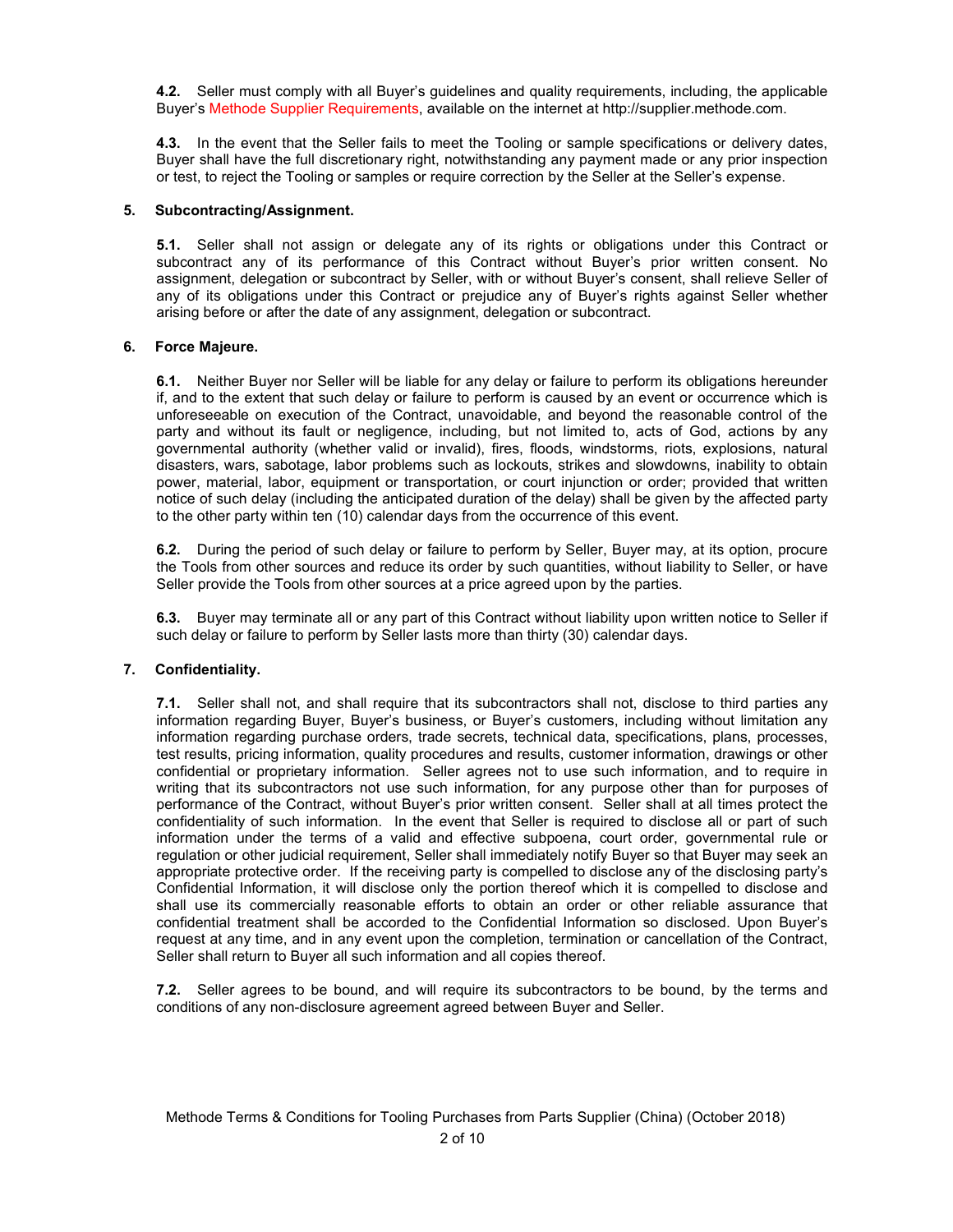### **8. Applicable Law and Dispute Resolution.**

**8.1.** The Contract shall be governed and construed in accordance with the laws of People's Republic of China.The parties specifically disclaim application of the United Nations Convention on Contracts for the International Sale of Goods.

**8.2.** Buyer and Seller will attempt to settle any claim or controversy arising out of the Contract through consultation and negotiation in good faith and spirit of mutual cooperation. Disputes will be resolved by the following process. The dispute will be submitted in writing to a panel of two (2) senior executives of Buyer and Seller for resolution. If the executives are unable to resolve the dispute within fifteen (15) days, the dispute should be solved as following:

Unless otherwise agreed, either party shall refer the dispute to China International Economic and Trade Arbitration Commission ("CIETAC") and decided in accordance with the applicable arbitral rules of such commission at the time of submission. The arbitral award is final and binding upon both Parties. The arbitration shall be held in Shanghai. The arbitration tribunal shall consist of three (3) arbitrators. Each Party hereto shall appoint an arbitrator, and the third arbitrator (being the presiding arbitrator) shall be appointed by agreement between the Parties hereto but in the event that the Parties hereto fail to appoint the third arbitrator by mutual agreement within the required period, the third arbitrator shall be appointed by CIETAC. The reasonable expense for the dispute settlement including but not limited to the arbitral and legal fees shall be borne by the losing party. The language of arbitration is Chinese.

**8.3.** Use of any dispute resolution procedure will not be construed under the doctrines of laches, waiver, or estoppel to adversely affect the rights of either party. Nothing herein prevents either party from resorting directly to CIETAC arbitration if the dispute relates to Intellectual Property Rights, or interim relief from a court is necessary to prevent serious and irreparable injury to a party or others. Seller's performance under the Contract will not be suspended during the pendency of any dispute.

### **9. Termination.**

**9.1.** Buyer may immediately terminate all or any part of this Contract by giving written notice to Seller in the event of the occurrence of any of the following or any other comparable events:

 Seller sells or leases, or offers to sell or lease, a material portion of its assets; or Seller sells or exchanges, or offers to sell or exchange, or causes to be sold or exchanged, a controlling interest in the shares of Seller;

 Seller is prevented from performing its duties in accordance with the Contract due to a Force Majeure event as detailed in Paragraph 6.

 Seller has been declared bankrupt or insolvent or an application has been filed for the commencement of recovery/ liquidation/ insolvency/bankruptcy or similar proceedings;

 An essential portion of the fixtures and equipment of the Seller, which portion is necessary for the performance of the Contract or purchase order, becomes the object of a seizure, expropriation or boycott;

 Seller repudiates or breaches any of the terms of the Contract or purchase order, including Buyer's specifications, Seller's warranties, or delivery requirements; or

 Seller fails to make progress to the extent that in Buyer's reasonable belief, it will endanger timely and proper delivery of the Tools, goods or services, and Seller does not correct this situation within ten (10) calendar days (or such shorter period of time if commercially reasonable under the circumstance) after receipt of written notice from Buyer specifying such failure or breach.

**9.2. Termination for Convenience.** In addition to any other rights of Buyer to terminate this Contract, Buyer may, at its option, immediately terminate all or any part of this Contract, at any time and for any reason, by giving written notice to Seller. Upon such termination, Buyer shall pay to Seller the actual costs of work-in-process and raw materials incurred by Seller in furnishing the Tooling under this Contract to the extent such costs are reasonable in amount and are properly allocable or apportionable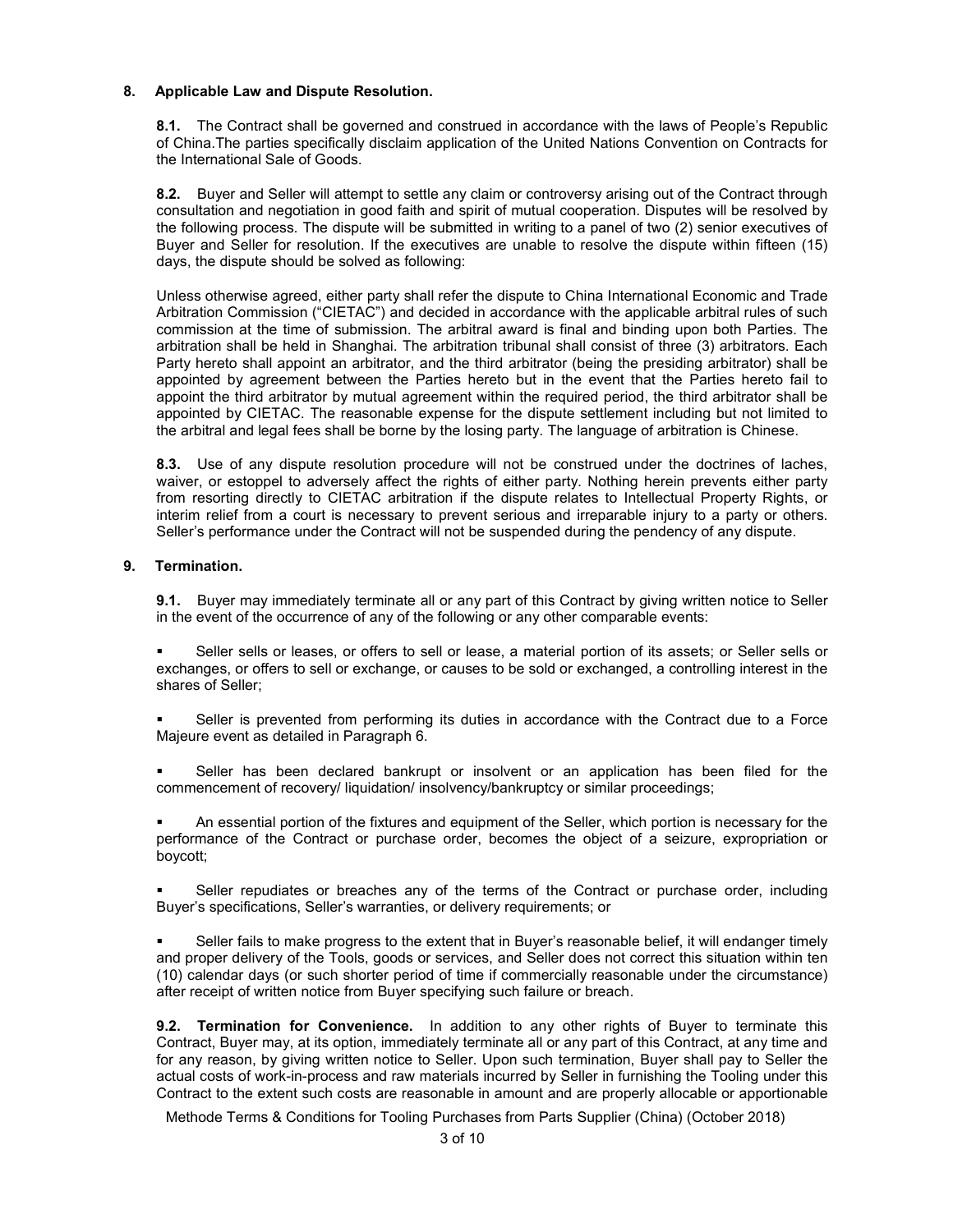under generally accepted accounting principles to the terminated portion of this Contract; less, however, the sum of the reasonable value or cost (whichever is higher) of any goods or materials used or sold by Seller with Buyer's written consent, and the cost of any damaged or destroyed Tooling or other goods or material.

**9.3. Effect of Termination**. In the event of termination under this Paragraph 9, Seller shall continue work not cancelled and cease all cancelled work hereunder. Buyer may, in addition to any other rights, require Seller to transfer title and deliver to Buyer any completed Tooling or partially completed Tooling and materials, parts, tools, dies, jigs, fixtures, plans, drawings, information, data and contract rights that Seller has specifically produced or acquired for the canceled portion of this Contract. Upon direction from Buyer, Seller shall also protect and preserve property in its possession or control in which Buyer or its customers have an interest.

**9.4. Amounts Payable.** In the event of termination under this Paragraph 9, Buyer shall pay to Seller the payments due as of the date of termination for all completed Tooling that fully conform to the requirements of the Contract and that have been transferred and delivered to Buyer. Under all circumstances and without regard to any quantities referenced in purchase orders, forecasts, quotation or planning documents, or any other documents, Buyer will not be liable for costs for finished Tooling, work-in-process or raw materials fabricated or procured by Seller in amounts in excess of those authorized by Buyer or for any undelivered Tooling that are in Seller's standard stock or that are readily marketable. Payments made under this Paragraph shall not exceed the aggregate price payable by Buyer for finished Tooling that would be produced or performed by Seller under delivery or release schedules outstanding at the date of termination. Buyer may withhold from any amount due under this Contract any sum Buyer determines to be necessary to protect Buyer or Buyer's customers against loss because of outstanding liens or claims of former lien holders. Except as provided in this Paragraph, Buyer shall not be liable for and shall not be required to make payments to Seller, directly or on account of claims by Seller's subcontractors, for loss of anticipated profit, unabsorbed overhead, interest on claims, product development and engineering costs, facilities and equipment rearrangement costs or rental, unamortized depreciation costs, human resource cost or general and administrative burden charges resulting from or arising out of termination of this Contract.

**9.5. Claims.** Within sixty (60) days from the effective date of termination and as a condition to any payment hereunder, Seller shall submit a comprehensive termination claim to Buyer, with sufficient supporting data to permit Buyer's auditors to verify and substantiate the claim, and shall thereafter promptly furnish such supplemental and supporting information as Buyer may request. Buyer, or its agents, shall have the right to audit and examine all books, records, facilities, work, material, inventories, and other items relating to any termination claim of Seller.

### **10. Payment Terms.**

**10.1.** Payment terms are set forth in the purchase order and related Contract documents and are incorporated into these terms.

**10.2.** Seller shall issue to Buyer an original invoice upon delivery of Tooling that shall include Buyer's contract and/or order number and line item number. Unless otherwise approved by Buyer in writing, Seller shall not bill Buyer for the Tooling at prices higher than stated on the purchase order. Seller shall accept payment by check or, at Buyer's discretion, other cash equivalent (including electronic transfer of funds). Seller shall promptly repay Buyer any amounts paid in excess of amounts due Seller.

**10.3.** Unless otherwise provided by the Contract, the price of this Contract includes, and Seller is liable for and shall pay, all taxes, duties, and similar levies imposed on Seller. Buyer shall not be responsible or liable for any tax, duty or similar levy against Seller.

**10.4.** At its expense, Buyer, Buyer's customer or their respective third-party designee may enter Seller's premises on reasonable notice and during normal business hours to inspect and audit Seller's documents relating to Buyer's business to substantiate the charges invoiced under the Contract, including, but not limited to, any charges resulting from termination or cancellation. Seller shall keep a separate account of the cost of all Tooling provided under the Contract in accordance with generally accepted accounting principles, and shall preserve all pertinent documents for the purpose of auditing charges invoiced by Seller for a period of three (3) years after the termination of the Contract, or such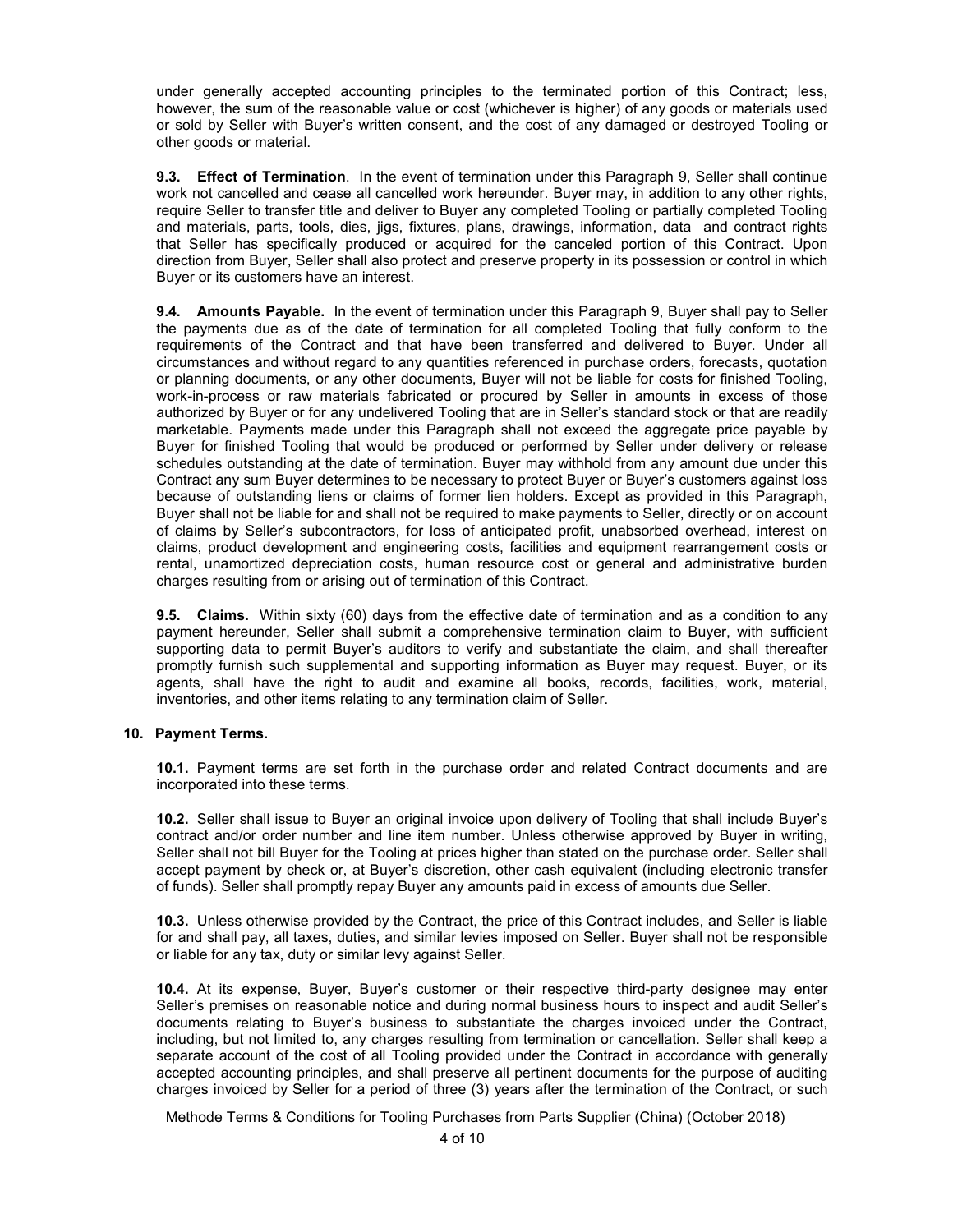longer period as Buyer specifies in the Contract. Where Seller utilizes the services of third parties, Seller shall include in its contracts with such third parties a "right to audit" clause with terms and conditions similar to those set out in this Paragraph 10.4 as expressly or impliedly granting such right to Buyer.

### **11. Warranty.**

**11.1.** Seller warrants that the Tooling and any services provided will: (a) conform to the specifications, technical standards, drawings, samples, or descriptions that have been furnished, specified or approved by Buyer; (b) comply with all laws and regulations including, but not limited to, national standards, trade standards, and local standards; (c) be merchantable and suitable for the purpose intended; (d) be wholly new and contain new components and parts unless authorized in writing by Buyer; (e) be free from defects in materials and workmanship; (f) be free from defects in design to the extent furnished by Seller, even if the design has been approved by Buyer; and (g) not contain any counterfeit parts, components or materials. Counterfeit is defined to include, but is not limited to any item that (i) is an illegal or unauthorized copy or substitute of an original manufacturer item; (ii) does not contain the proper external or internal materials or components required by the original manufacturer or that is not constructed in accordance with original manufacturer design; (iii) is used, refurbished or reclaimed but Seller represents as being a new item; (iv) has not successfully passed all original manufacturer required testing, verification, screening and quality control but that Seller represents as having met or passed such requirements; or (v) has a label or other marking intended, or reasonably likely, to mislead a reasonable person into believing a non-original manufacturer item is a genuine original manufacturer item when it is not.

**11.2.** The warranty period begins on the date the Tooling is completed or first put in service and extends for a period that is the later of: (a) expected lifetime per the purchase order or other Contract documents; (b) Seller's standard warranty for similar Tooling; (c) Buyer's standard warranty for similar Tooling; or (d) the warranty provided under applicable laws or industry regulations. This warranty shall survive inspection, test and acceptance of, and payment for, the Tooling. This warranty shall run to Buyer and its successors, assigns, customers and users of the Tooling and/or services covered by the Contract. To the extent such Tooling contains components or parts that are obtained from third parties, which components or parts are the subject of any express or implied warranty, Seller shall take all commercially reasonable steps necessary and shall in good faith cooperate with Buyer to obtain for Buyer the benefit of such warranty, including, without limitation, by producing evidence to support Buyer's warranty claim. Seller warrants that the goods and/or services covered by this Contract do not infringe, misappropriate or otherwise make unauthorized use of any Intellectual Property Rights of any third party, and that the Tooling delivered under the Contract do not infringe any Intellectual Property Rights of any third party.

**11.3.** In the event that the Tooling or the parts manufactured from the Tooling do not conform to the warranties or the requirements of the purchase order, specifications, requirements or related Contract documents, Buyer shall have the full discretionary right, notwithstanding any prior payment or inspection or test, to reject the Tooling and receive reimbursement for prior payments, or require correction by the Seller at the Seller's expense. Seller shall, if requested by Buyer, reimburse Buyer for any incidental and consequential damages caused by such defective or nonconforming Tools or parts. Seller shall bear all costs, expenses and loss incurred as a result of nonconformance to the warranties. Seller shall indemnify, defend and hold harmless Buyer and it customers against all losses, liabilities, and damages arising out of any alleged defect, breach of warranty or actual or alleged negligence or fault of the Seller.

# **12. Capacity.**

**12.1.** Seller warrants that the Tooling has the capacity to attain the standard weekly requirement ("SWR") set forth in the Tooling purchase order and related Contract documents. Seller must demonstrate the Tooling's ability to meet the requirements of the standard weekly requirement. Seller must also demonstrate that the Tooling is capable of the maximum weekly requirement ("MWR"), defined as the standard weekly requirement plus 20%, without any additional cost to Buyer or Buyer resources (including additional equipment or tooling) on a sustained basis. Tooling that cannot support the standard weekly requirement and maximum weekly requirement requires Buyer's prior written approval. Seller also warrants that the Tooling has the capacity to meet the Lifetime Volume set forth in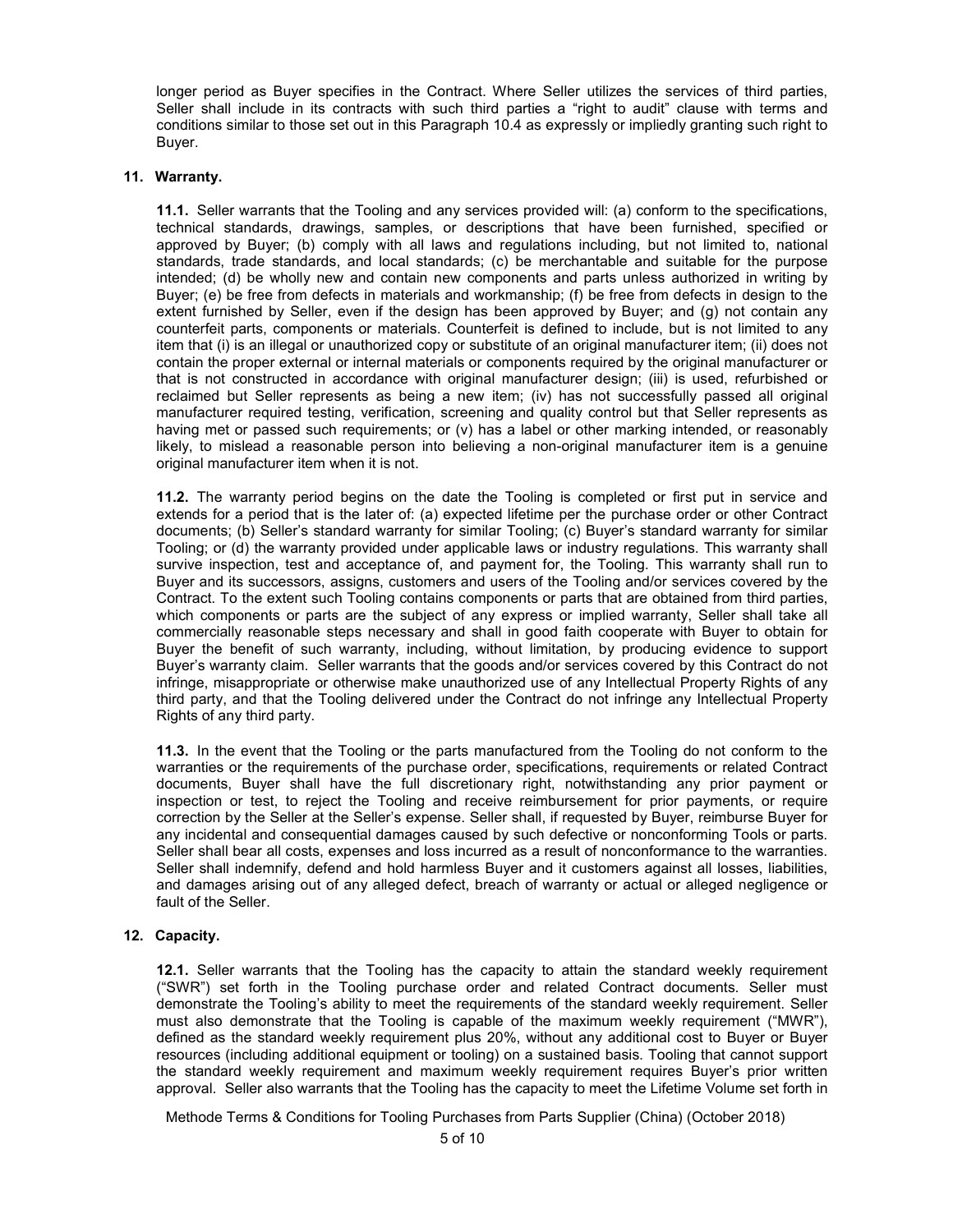the purchase order or Contract. Lifetime Volume shall only include parts that are accepted by Buyer. Seller agrees to cooperate with Buyer's periodic capacity analysis for purposes of assessing Seller's capacity.

**12.2.** Seller shall maintain Tooling in the name of Buyer and for Buyer's benefit for at least fifteen (15) years after parts are out of production or as specified in the purchase order or Contract unless Seller receives Buyer's written notice authorizing Seller to scrap Tooling. In the event Buyer has authorized the scrap of Tooling, Seller shall dispose of such Tooling in accordance with Buyer's instructions and shall permit Buyer to be present at site to ensure such compliance.

### **13. Intellectual Property Rights.**

**13.1.** "Intellectual Property Rights" means any and all: (a) copyrights, and patents; (b) rights relating to innovations, know-how, trade secrets, and confidential, technical, and non-technical information; (c) moral rights, author's rights, and rights of publicity; and (d) other industrial, proprietary and intellectual property-related rights anywhere in the world, that exist as of the date hereof or hereafter come into existence, and all renewals and extensions of the foregoing, regardless of whether or not such rights have been registered with the appropriate authorities in such jurisdictions in accordance with the relevant legislation provided that Intellectual Property Rights shall not include trademarks, services marks or other indicia of origin. "Background Intellectual Property Rights" means any Intellectual Property Rights developed or acquired by a party which does not qualify as Developed Intellectual Property Rights. "Developed Intellectual Property Rights" means all Intellectual Property Rights (including, but not limited to, all analyses, recommendations, reports, memoranda, manuscripts, discoveries, designs, inventions or innovations, and in each case, whether or not copyrightable or patentable) developed, written, conceived, discovered or made by Seller, its subcontractors, or employees, which (a) are developed in whole or in part during the course of performance of activities under the Contract and are paid for by Buyer (or a customer of Buyer), or (b) are customizations, modifications, enhancements or derivatives of any Intellectual Property Rights of Buyer or its licensors, or (c) are developed jointly by Buyer and Seller during the course of performance of the Contract; excluding, in each case, any Intellectual Property Rights the ownership of which is specifically addressed in a separate written contract between Buyer and Seller.

**13.2.** All Developed Intellectual Property Rights shall be the exclusive property of Buyer. Seller agrees to execute all papers and provide reasonable assistance to Buyer necessary to vest ownership in Buyer, and also to maintain the active status, of all such Developed Intellectual Property Rights. Unless otherwise expressly authorized by Buyer in writing, Seller shall not use for any other purpose than the performance of the Contract or manufacture, sell or otherwise dispose to third parties any goods made by Seller or its subcontractors using Buyer's Property or Buyer's Intellectual Property Rights.

**13.3.** Seller grants Buyer a perpetual, irrevocable, worldwide, nonexclusive, royalty-free license (with rights to grant sublicenses through multiple tiers) under Seller's Background Intellectual Property Rights to sell, copy, distribute, display, perform, repair, rebuild, adapt, use, and otherwise freely exploit in any and all media now known or later developed, all goods which Seller provides or has provided to Buyer in connection with the Contract. Buyer acknowledges that the foregoing license allows Buyer to fully utilize and exploit all goods and services sold by Seller to Buyer hereunder, but does not confer to Buyer the right to manufacture or have manufactured any such goods. Seller grants Buyer a perpetual, irrevocable, worldwide, nonexclusive license (with rights to grant sublicenses through multiple tiers) to use, modify, install, compile, copy and run any software which operates on such goods supplied by Buyer, but shall not distribute any copies of such software separately from such goods.

**13.4.** Seller agrees to provide to Buyer the current or final Tooling drawings and data upon completion of Buyer's reimbursement obligation. Seller agrees that the designs, drawings, Tooling and samples are not to be reproduced in any form without Buyer's prior consent in writing.

**13.5.** Seller hereby represents and warrants to Buyer that all materials, devices, services, processes and other information that Seller uses, copies or adapts hereunder are created originally by Seller and/or are licensed lawfully to Seller, with rights to allow Seller to comply with the Contract.

**13.6.** Upon the occurrence of a Supply Interruption Event, Seller grants Buyer a perpetual, irrevocable, worldwide, nonexclusive license (with rights to grant sublicenses through multiple tiers) under Seller's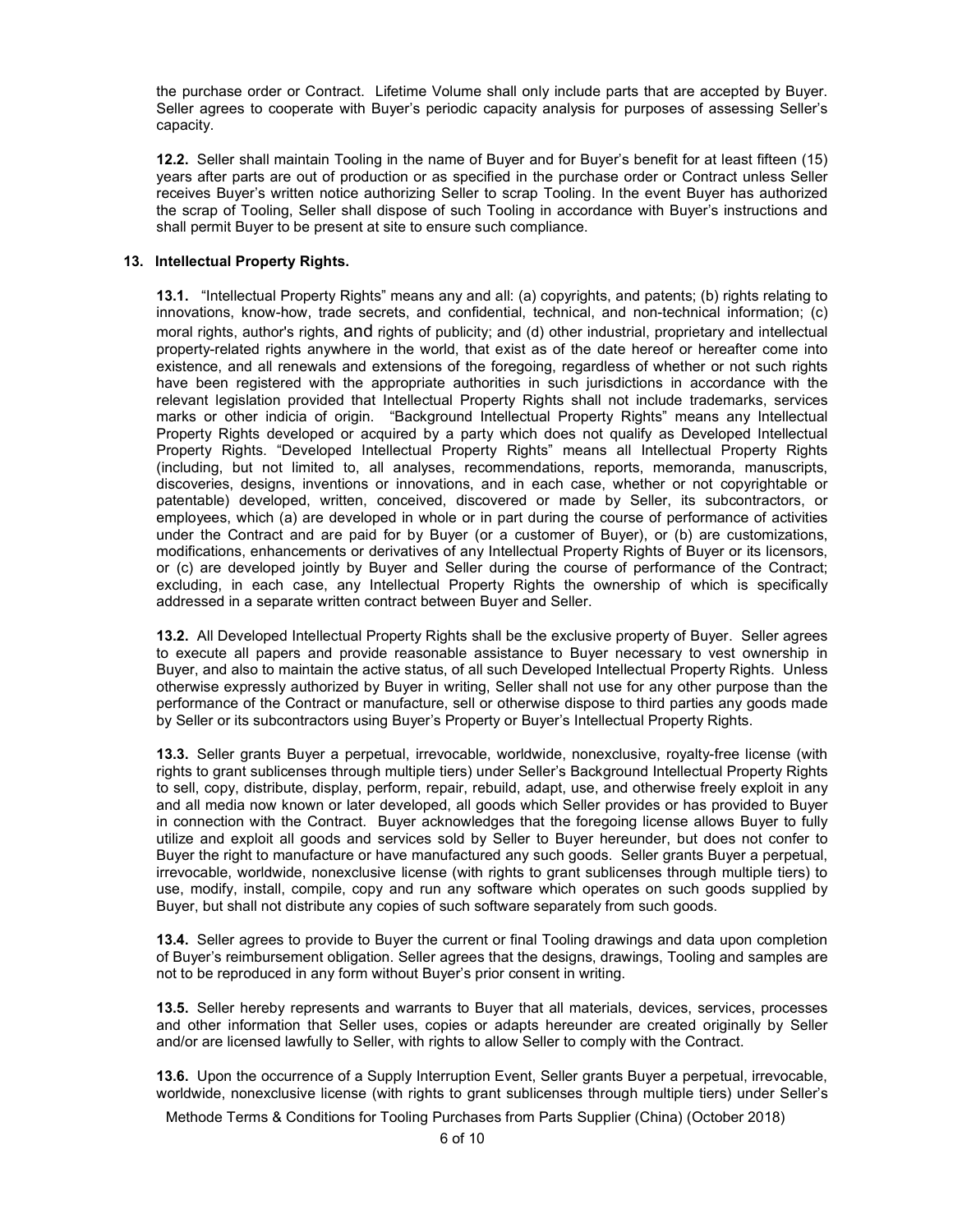Background Intellectual Property Rights to make, have made, sell, copy, distribute, display, perform, adapt and use, make derivative works, embed and otherwise freely exploit in any and all media now known or later developed, all materials and other information which Seller provides or has provided to Buyer in connection with the Contract to the extent necessary for Buyer or its designees to manufacture the Tooling supplied by Seller under the Contract for the remainder of the lifetime of the Buyer program utilizing the Tooling supplied by Seller. A "Supply Interruption Event" means (a) the failure by Seller to deliver Tooling under the Contract in material breach of the provisions of the Contract and such default is not cured within ten (10) days, (b) the insolvency of Seller, the entry by Seller into voluntary or involuntary bankruptcy, or the filing against Seller of a petition in bankruptcy filed against it (if such petition is not dismissed within sixty (60) days after the applicable stay becomes effective), or the appointment of a receiver with respect to all or substantially all of Seller's assets, or the cessation of the conduct of business by Seller in the ordinary course, (c) an event of force majeure, including without limitation, political or labor unrest or natural disaster, that interrupts the manufacture and/or supply of Tooling under the Contract if such force majeure event lasts longer than thirty (30) days; (d) repudiation of the Contract by Seller, or (e) termination of the Contract by cause by reason of a material breach by Seller.

**13.7.** If requested in writing by Buyer, Seller grants Buyer a perpetual, irrevocable, worldwide, nonexclusive license (with rights to grant sublicenses through multiple tiers) on Commercially Reasonable Terms under Seller's Background Intellectual Property Rights to make, have made, sell, import, distribute, adapt and use and otherwise exploit all Intellectual Property Rights to the extent necessary for Buyer or its designees to manufacture the Tooling supplied by Seller under the Contract for the remainder of the lifetime of the Buyer program utilizing the Tooling supplied by Seller. For purposes of this Paragraph, "Commercially Reasonable Terms" shall include a commercially reasonable royalty and take into account, among other reasonable commercial considerations, the relative technical or other contributions by the parties and the level of business offered to the Seller and the Buyer (or the Buyer's customer's).

### **14. Buyer's Property.**

**14.1.** All Tooling, supplies, materials, drawings, data, machinery, equipment, jigs, dies, gauges, fixtures, molds, patterns and other items furnished by Buyer or its customer, either directly or indirectly, to Seller to perform the Contract, or for which Seller has been reimbursed by Buyer or its customer, shall be and remain the property of Buyer and held by Seller on a bailment basis ("Buyer's Property").

**14.2.** Title to the Tooling and other Buyer's Property shall transfer to Buyer after Buyer has performed its payment obligation hereunder. Seller warrants that such Tooling and Buyer's Property shall be free from any security interest, lien, encumbrance or claim and of good title. Seller acknowledges that Buyer has the sole and exclusive title to Buyer's Property.

**14.3.** In the event the Tooling is amortized through the delivery of parts or financed by a separate leasing agreement, the ownership of the Tools will pass to Buyer after acceptance of the Tools.

**14.4.** All Buyer's Property, including Tooling, is subject to withdrawal at Buyer's direction upon reasonable notice and payment of freight. To the extent permitted by law, Seller waives its rights to object to the repossession of the Buyer's Property by the Buyer. No pulling charges will be considered should Buyer exert its right to repossess Buyer's Property. Seller agrees that in the event of its failure to hand over possession of Buyer's Property immediately upon Buyer's request, Buyer shall be entitled to enter Seller's premises and take possession thereof without any written or oral notification and Seller shall provide assistance to Buyer under these. circumstances.

**14.5.** As to Buyer's Property, the Seller will:

a) properly house and maintain such property on Seller's premises,

b) prominently mark and identify as Buyer or its customer's property using Buyer's or Seller's tool tags as set forth in the purchase order and related Contract documents, and otherwise cooperate with Buyer's procedures regarding the identification of Buyer's Property,

c) refrain from commingling it with the property of Seller or with that of a third party,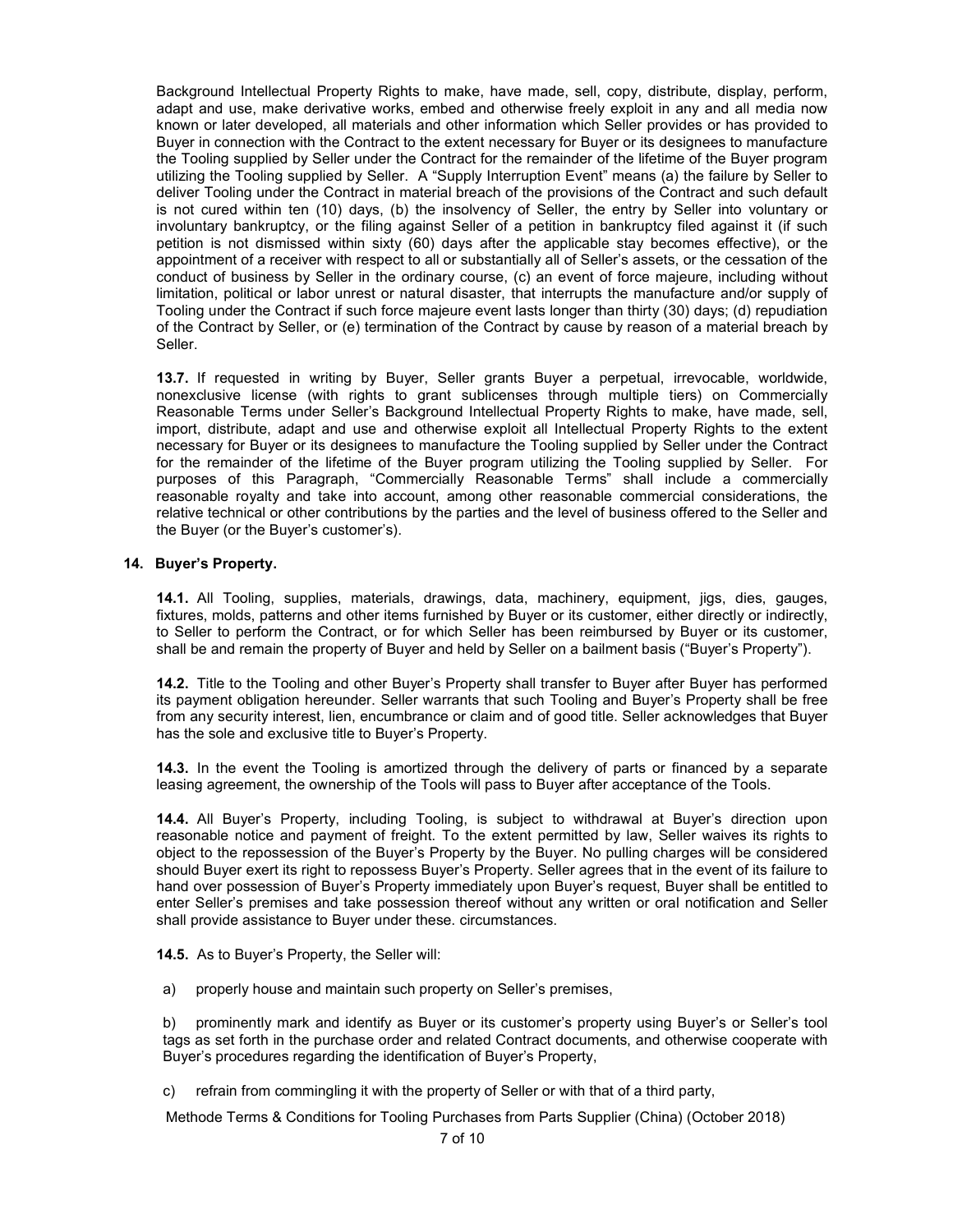d) adequately insure it with reputable insurers for full replacement value against loss or damage. Upon request, the Seller shall provide Buyer a certificate of insurance evidencing the insurance coverage, and

e) promptly notify Buyer if Buyer's Property is lost, stolen, damaged or destroyed.

While in its possession, Seller, at Seller's expense, shall maintain the Buyer's Property in good condition and immediately replace any items, which are lost, destroyed or become worn out. All repaired or replaced Buyer's Property shall be the property of the Buyer. Seller shall be responsible for the wear and repair of Buyer's Property within the Lifetime Volume indicated in the purchase order and related Contract documents and shall do so at no additional cost to Buyer. None of the Buyer's Property shall be removed from Seller's premises without Buyer's written consent. Seller shall keep such records in relation to the Tooling as Buyer may reasonably require. None of Buyer's Property shall be used in the production, manufacture or design of any goods or materials except to the order of Buyer. Seller shall not sell or otherwise dispose of Buyer's Property except where specifically authorized by Buyer in writing.

**14.6.** Seller's responsibility continues beyond the expiry date of the related parts Purchase Order. If the Tooling is not utilized to produce any parts for a period of two years, Seller shall so notify Buyer and request instructions as to the disposition of the Tooling.

**14.7.** Seller shall periodically inform Buyer about the status of the Tooling related to its lifetime and conditions and will immediately advise if Tooling should be replaced.

**14.8.** Seller will require its subcontractors to be bound, through the use of consistent contractual terms, to the terms and conditions of this Paragraph 14.

### **15. Remedies.**

**15.1.** Subject to any specific provisions in the Contract, Seller shall be liable for any damages incurred by Buyer as a result of Seller's failure to perform its obligations in the manner required by the Contract. The rights and remedies reserved to Buyer in this Contract shall be cumulative, and additional to all other or further remedies provided in law or equity.

### **16. No Implied Waiver.**

**16.1.** The failure of either party at any time to require performance by the other party of any provision of the Contract shall in no way affect the right to require such performance at any time thereafter, nor shall the waiver of either party of a breach of any provision of the Contract constitute a waiver of any succeeding breach of the same or any other provision.

### **17. Relationship of Parties.**

**17.1.** Seller and Buyer are independent contracting parties and nothing in the Contract shall make either party the agent or legal representative of the other for any purpose whatsoever, nor does it grant either party any authority to assume or to create any obligation on behalf of or in the name of the other.

### **18. Setoff/Recoupment.**

**18.1.** In addition to any right of setoff or recoupment provided by law, Buyer shall have the right to setoff against or to recoup from any amounts due to Seller from Buyer under the Contract.

### **19. Customs; Export Controls.**

**19.1.** Credits or benefits resulting or arising from the Contract , including trade credits, export credits or the refund of duties, taxes or fees, shall belong to Buyer. Seller shall provide all information necessary (including written documentation and electronic transaction records) to permit Buyer to receive such benefits or credits, as well as to fulfill its customs related obligations, origin marking or labeling requirements and local content origin requirements, if any.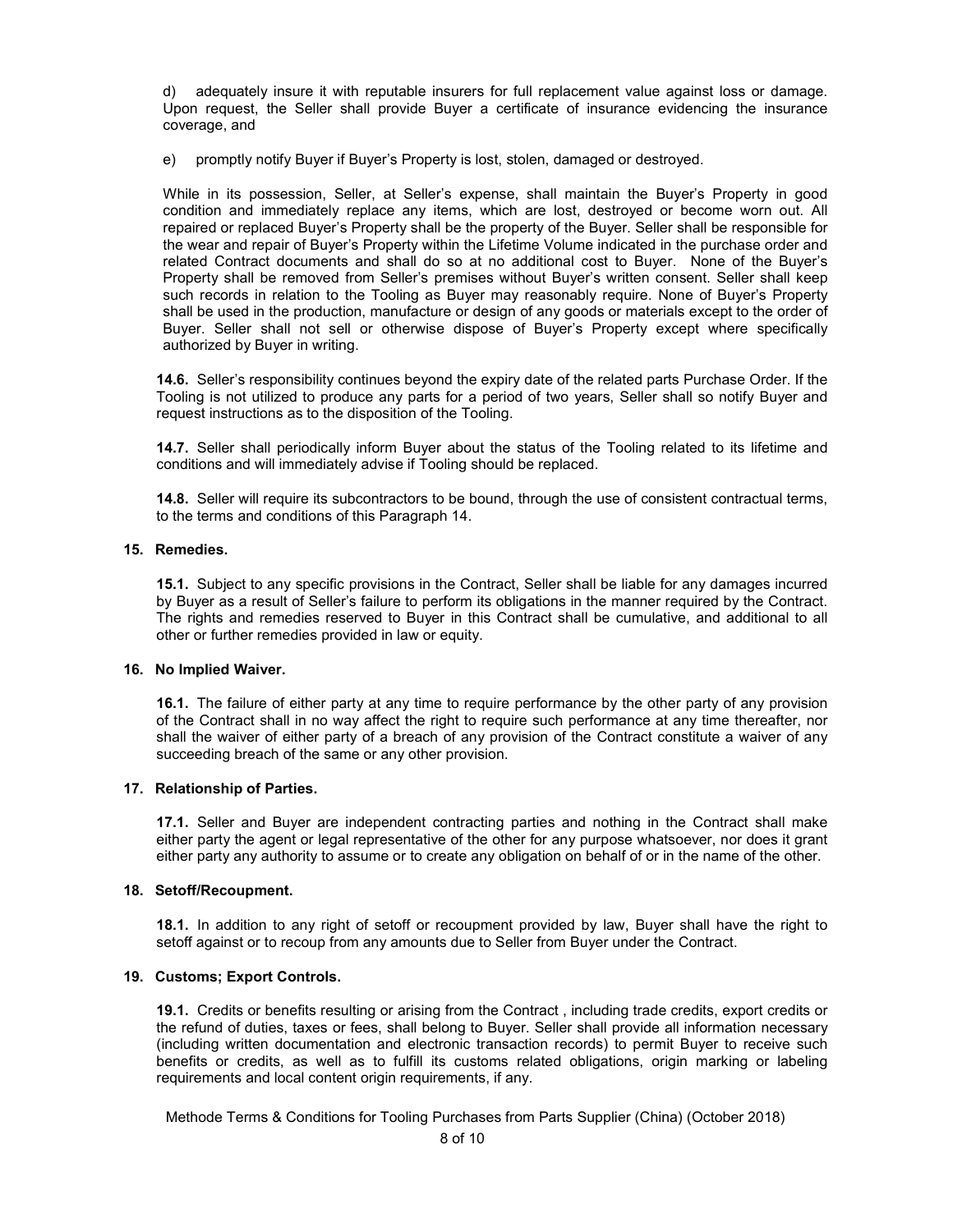**19.2.** Seller will not violate, and will not cause Buyer to violate, any export control laws (e.g. by transshipping Tooling or other goods through, or supplying Tooling, other goods or services, from sanctioned countries). Seller agrees to comply with applicable export control and sanctions laws and regulations of the United States of America, of member States of the European Union, and any other relevant country (the "Export Control Laws"). Export licenses or authorizations necessary for the export of Tooling or other goods or performance of services hereunder shall be the responsibility of Seller unless otherwise indicated in the Contract, in which event Seller shall provide such information as may be necessary to enable Buyer to obtain such licenses or authorizations. Seller shall undertake such arrangements as necessary for the Tooling to be covered by any duty deferral or free trade zone program(s) of the country of import.

### **20. Compliance with Law.**

**20.1.** Seller, and all Tooling or other goods and services provided by Seller, shall comply with all applicable national, state, provincial, and local laws, ordinances, rules, and regulations, including those relating to the manufacture, labeling, transportation, importation, exportation, licensing, approval or certification of the Tooling, environmental matters, data protection and privacy, wages, hours and conditions of employment, subcontractor selection, discrimination, occupational health/safety and motor vehicle safety. Seller warrants and represents that neither it nor any of its subcontractors will utilize child, slave, prisoner or any other form of forced or involuntary labor, or engage in abusive employment or corrupt business practices, in the supply of or provision of Tooling under this the Contract . Seller agrees to comply with all applicable anti-corruption laws, including, without limitation, the U.S. Foreign Corrupt Practices Act and the U.K. Bribery Act of 2010, and that neither it nor any of its subcontractors, vendors, agents or other associated third parties will engage in any form of commercial bribery, nor directly or indirectly provide or offer to provide, anything of value to or for the benefit of, any official or employee of a governmental authority or of any government-owned, government controlled or government-affiliated entity to obtain or retain any contract, business opportunity or other business benefit, or to influence any act or decision of that person in his/her official capacity. At Buyer's request, Seller shall certify in writing its compliance with the foregoing. Seller will indemnify and hold Buyer harmless from and against any liability, claims, demands or expenses (including, without limitation, legal or other professional fees) arising from or relating to Seller's noncompliance.

### **21. Kickbacks.**

**21.1.** Seller represents, warrants, covenants and agrees that Seller and its directors, employees, agents, servants, representatives do not and will not give or ask to be given anything of value including, but not limited to, any money, goods or services to Buyer and its directors, employees, agents, servants or representatives, directly or indirectly, so as to influence the objective and just business decision to be made. Seller and Buyer are committed to conducting their business based on the principle of "fair dealing" and each agrees that it has established or will establish a system to ensure that itself and its directors, employees, agents, servants and representatives will not accept kickbacks or bribes or receive any improper commission or personal benefit.

### **22. Methode Supplier Code of Conduct.**

**22.1.** Seller shall comply, and shall cause all its subcontractors to comply, with Methode's Supplier Code of Conduct and any applicable supplements in effect. Methode's Supplier Code of Conduct is available online at http://supplier.methode.com or from Buyer's purchasing representative.

### **23. Advertising.**

**23.1.** Seller shall not, and shall require that its subcontractors shall not, without first obtaining the written consent of Buyer, in any manner advertise or publish the fact that Seller has contracted to furnish Buyer the goods or services covered by this Contract, or use any trademarks or trade names of Buyer, regardless of whether such marks are registered or otherwise identified as trademarks or trade names, in Seller's advertising or promotional materials.